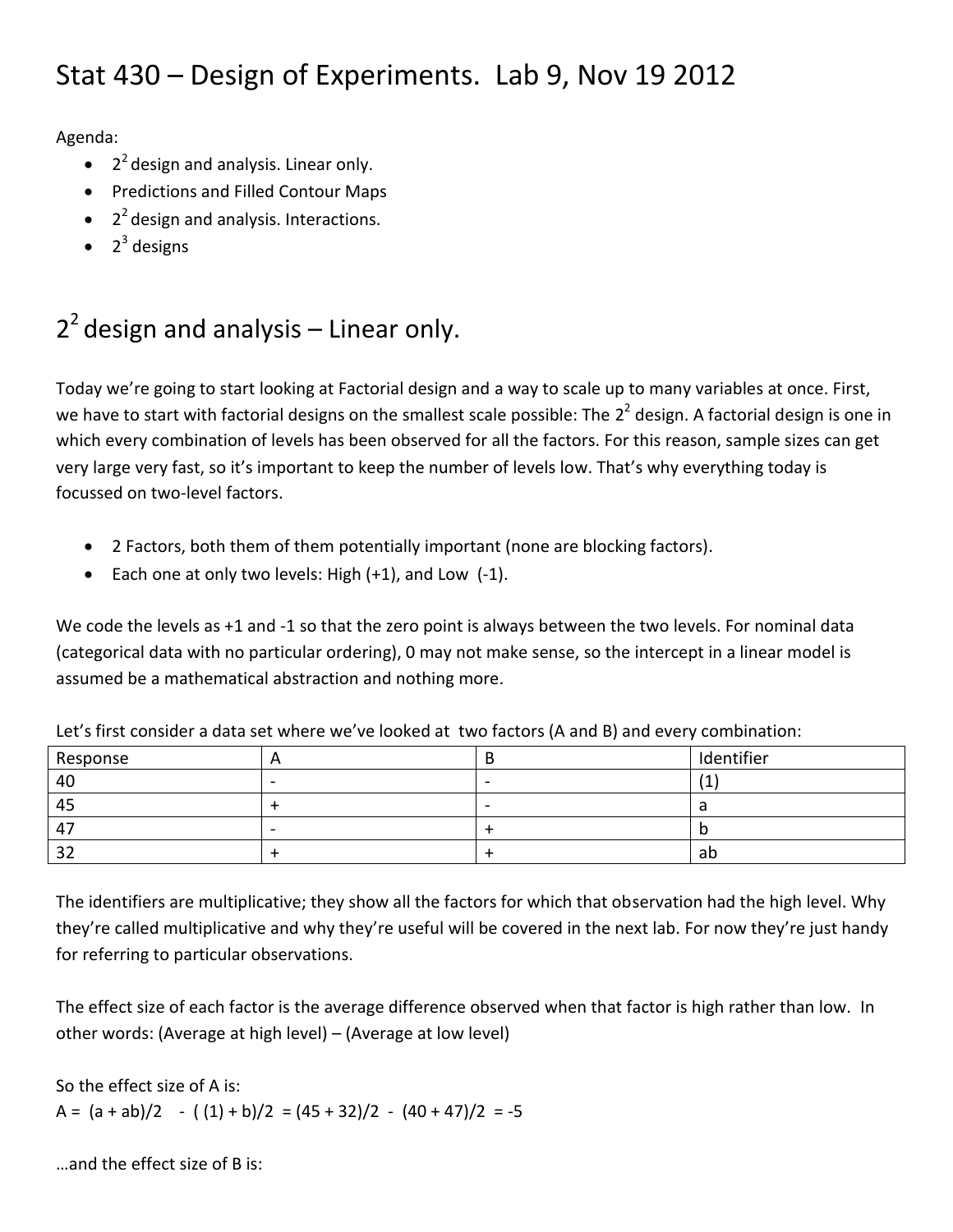This is the expected amount the response increases when moving from -1 to 1. When we put these in a linear model, the beta values are the effect sizes halved, because the beta values are the increase in response per unit increase in the explanatory value.

```
Beta1 = -2.5, Beta2 = -1.5
```
Finally, the intercept Beta0 is the global mean because our values are centered around (0,0). Beta0 =  $( (1) + a + b + ab) / 4 = (40 + 45 + 47 + 32) / 4 = 41$ 

```
The model is:
v = \beta = beta0 + \beta beta1 * x1 + \beta beta2 * x2 + \beta error
y = 41 - 2.5 * x1 - 1.5 * x2 + error
```
Build some data (this is not in your text, but is based on the data given in part 5.1)

```
y = c(40, 45, 47, 32)A = rep( c(-1,1), each = 1, times=2)B = rep( c(-1,1), each = 2, times=1)wk09.data = data-frame(y,A,B)
```

```
Then we can model it. This should give us the same values 
mod1 = lm(y ~ \sim A + B, data = wk09.data)mod1
```
#### Predictions and Filled Contour Maps

Visualizations of the data are handy. If there were levels beyond the ones we had chosen for the factors, or levels in between. Visualizations like contour maps of the response surface could show where such levels could produce optimal values of the response that we may not have found or considered in our original experiment.

Let's try predicting some of the middle values with predict.lm()  $A = c(0,0)$  # The new values to predict for factor A  $B = c(0, 0.5)$  # ... and factor B  $wk09.next = data-frame(A, B)$ predict.lm(mod1,newdata=wk09.new1)

Let's try fitting a contour map to it, filling in the spots we don't have. Since we're only looking at linear factors, it shouldn't be a surprise that the contours are just linear.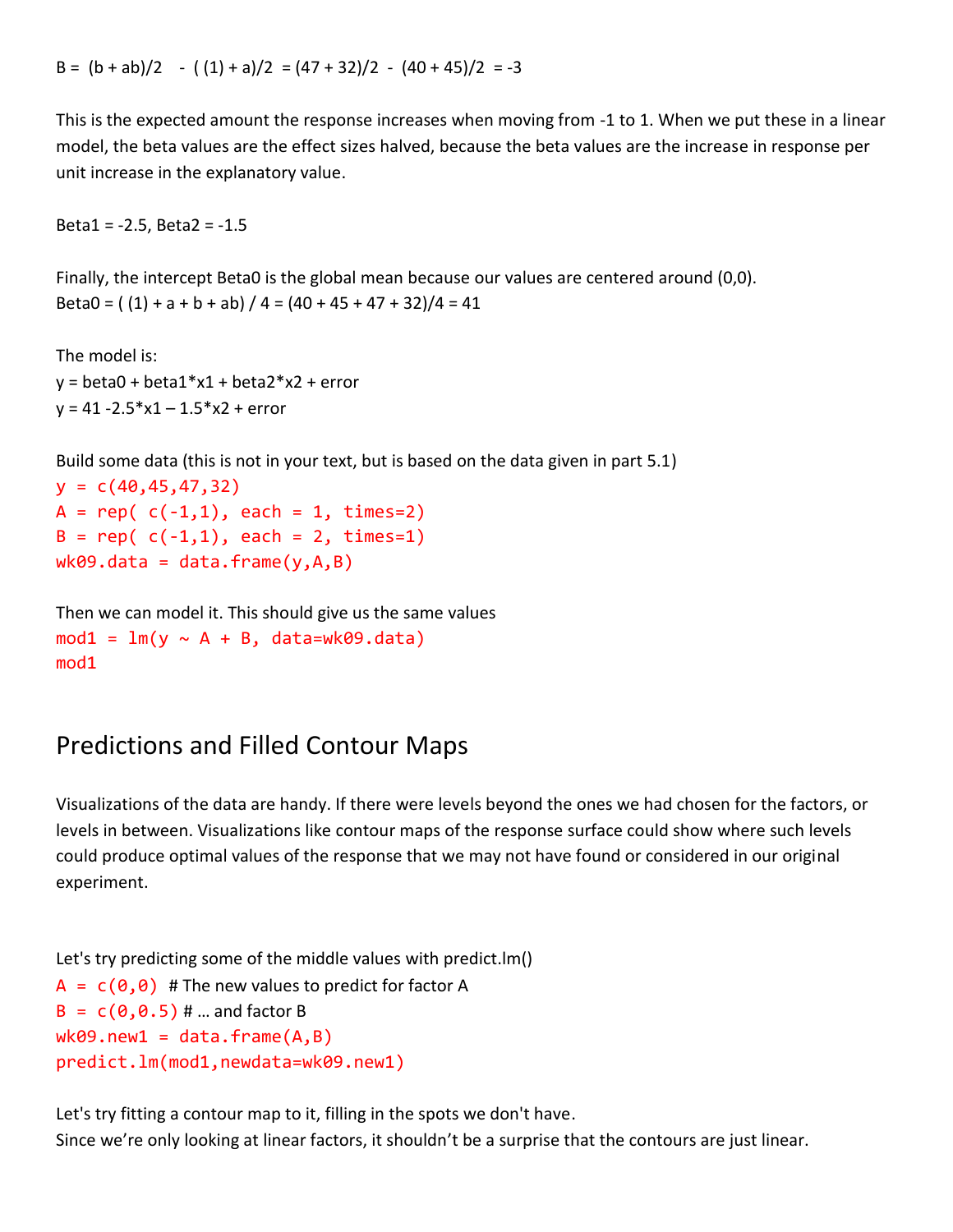```
mod1.matrix = matrix(mod1$fitted, ncol=2)filled.contour(mod1.matrix,x=c(-1,1), y=c(-1,1), xlim=c(-1,1), ylim=c(-1,1))
```
## $2<sup>2</sup>$  design and analysis – Interactions.

Now to expand the model as far as we can, which isn't much: The interaction of A and B.

If we include an interaction term, we will run out of df and won't be able to measure uncertainty. If all we care about is prediction this isn't always a problem.

As with the main effects the interaction effect size is found with (average of high level) – (average of low). What is a "high level" and "low level" of an interaction is the product of the x values that make it (a product of  $+1s$  and  $-1s$  is also  $+1$  or  $-1$ ).

Let's first consider a data set where we've looked at two factors (A and B) and every combination:

| Response    |   | <b>AB</b> | Identifier |
|-------------|---|-----------|------------|
| 40          |   |           | 14<br>ιT   |
| 45          | - |           |            |
| $4^{\circ}$ |   |           | IJ         |
| つつ          |   |           | ab         |

So effect size of AB is:

AB =  $((1) + ab)/2$  -  $(a + b)/2$  =  $(40 + 32)/2$  -  $(45 + 47)/2$  = -10

…and beta12 is half of that because it's the per-unit change.

The model is now:

 $y = \text{beta}0 + \text{beta}1*x1 + \text{beta}2*x2 + \text{beta}12*x1*x2$  $y = 41 - 2.5 * x1 - 1.5 * x2 - 5 * x1 * x2 + error$ 

Let's put this into R.

A:B means include the interaction but not necessarily the main effects that it's made of.

Here it's the same as A\*B because A and B are already included, but in case we didn't want them, like in the  $2^3$ model below, using A:B is necessary.

```
mod2 = lm(y ~ \sim A + B + A:B, data=wk09.data)mod2
```
If we just use the fitted values again, we may see some bending in the response surface, but it won't have any details because all we have are corner points.

 $mod2.matrix = matrix(mod2$fitted, ncol=2)$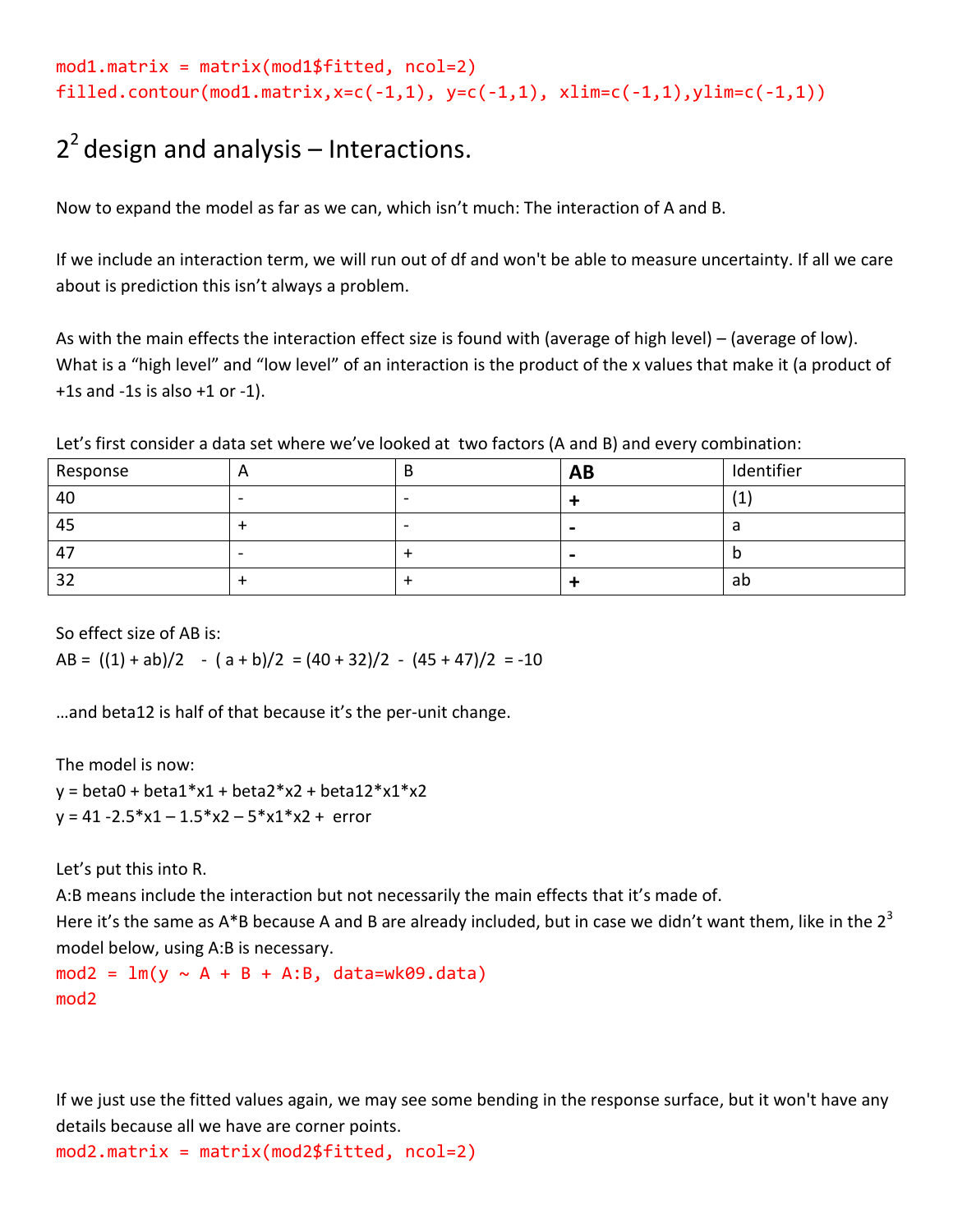filled.contour(mod2.matrix,x=c(-1,1), y=c(-1,1), xlim=c(-1,1), ylim=c(-1,1))

Try other colours if blue and pink aren't working well. (heat.colors, terrain.colors) filled.contour(mod2.matrix,x=c(-1,1), y=c(-1,1), xlim=c(-1,1),ylim=c(-1,1) , color=terrain.colors)

Part of the problem with this analysis is that we're really only looking at the corner points. There's nothing in between to give us an idea of what's going in the space between -1 and 1. We can interpolate with the predict.lm() function and get a better picture of the surface our model is implying.

Make a 200x200 grid in the  $+/- 1$  square:

```
points = seq(from=-1, to=1, by=0.01)A = rep(points, each=length(points))
B = rep(points, times = length(points))
```

```
Use these as points for predictions
wk09.new2 = data-frame(A,B)interpolations = predict.lm(mod2,newdata=wk09.new2)
```

```
Make a matrix of predictions and put them in the filled contour function
interp.matrix = matrix(interpolations, ncol=length(points))
filled.contour(interp.matrix,x=points, y=points, xlim=c(-1,1),ylim=c(-1,1))Code
```

```
filled.contour(interp.matrix,x=points, y=points, xlim=c(-1,1),ylim=c(-1,1), 
color=terrain.colors)
```
## $2^3$  designs

Let's try another, but this time with three factors, each at 2 levels. (This is jumping ahead to Chapter 6.2, but I think it flows well).

| Response | $\mathsf{m}$ | В | Identifier |  |
|----------|--------------|---|------------|--|
| 13       |              |   | (1)        |  |
| 31       |              |   |            |  |
|          |              |   |            |  |
| 33       |              |   | ab         |  |
| 32       |              | - |            |  |
| 15       |              |   | ac         |  |
| 31       |              |   | bc         |  |
| 13       |              |   | abc        |  |

All of the main effect sizes are computed as they were in the  $2^2$  case: